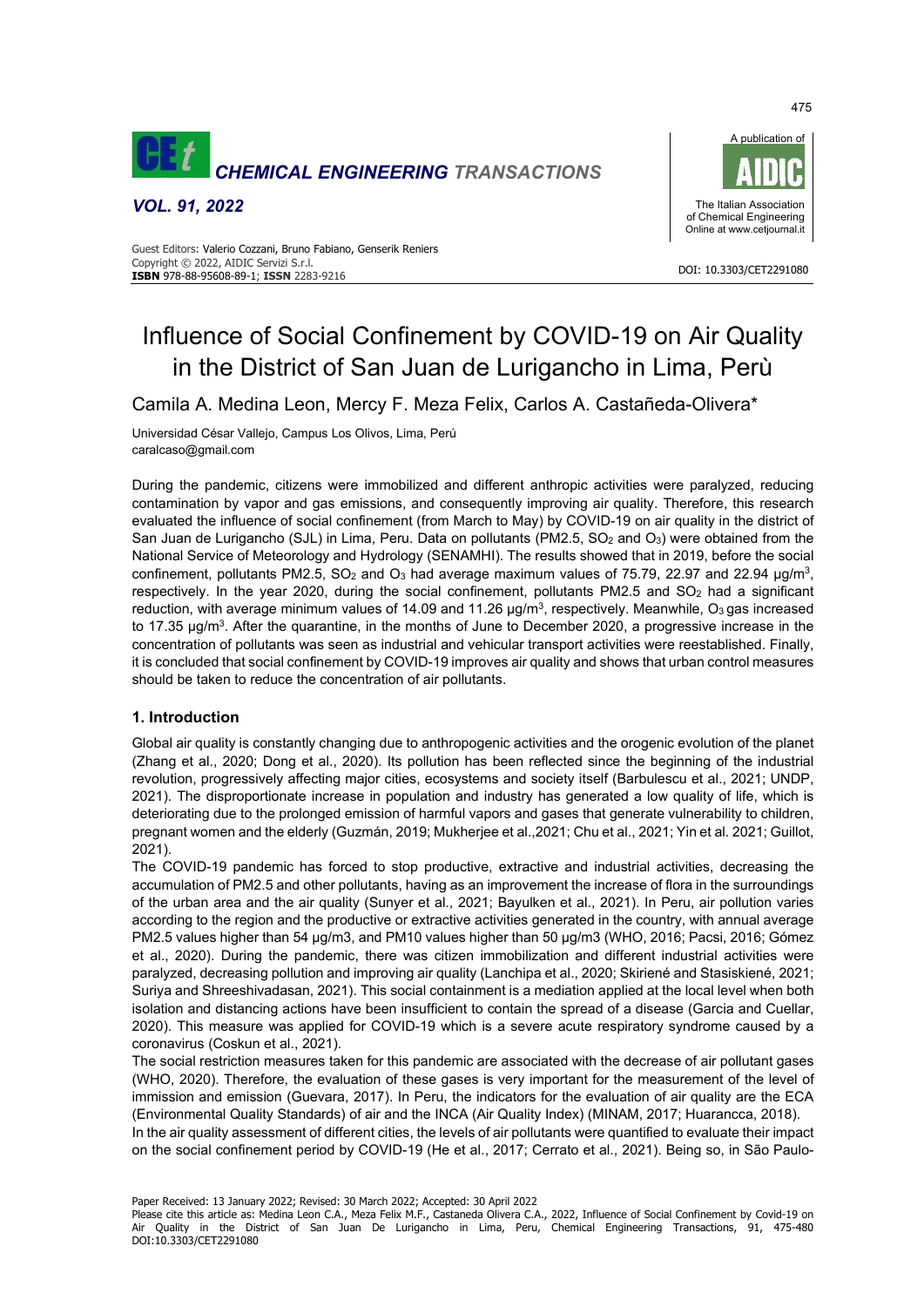Brazil, CO, NO and  $NO<sub>2</sub>$  pollutants were evaluated (Nakada and Urban, 2020); in Milan-Italy, CO and  $NO<sub>2</sub>$ pollutants were studied (Collivignarelli et al., 2020); in Buenos Aires-Argentina, NO2, PM10 and PM2.5 pollutants were measured (Represa et al., 2021); and so in different cities of the world. For the aforementioned reasons, the present research evaluated the influence of social confinement (from March to May) by COVID- 19 on air quality in the district of San Juan de Lurigancho in Lima, Peru, considering the evaluation before, during and after social confinement concerning PM2.5, SO<sub>2</sub> and O<sub>3</sub> pollutants.

# **2. Materials and methods**

# **2.1 Study area**

The district of San Juan de Lurigancho is located to the Northeast of the Province of Lima that develops to the right of the Rímac River. It is characterized by a desert climate with an average temperature of 18°C. It also has a population of 1,038,495 inhabitants and a surface area of 131.25 km2, which represents 4.91% of metropolitan Lima and 0.38% of Lima capital (Jurado and Valentín, 2021).

# **2.2 Data collection, acquisition and processing**

Data for PM2.5, SO<sub>2</sub> and O<sub>3</sub> pollutants were obtained from SENAMHI (National Service of Meteorology and Hydrology of Peru). They were processed as follows:

- Data were organized by pollutant type according to the study period.
- The daily averages of each pollutant by year of study were determined in Excel 2016 software.
- Tables and figures were generated of the daily averages grouped monthly in the periods 2019 2020.

## **2.3 Data analysis**

The data analysis was performed monthly by comparing tables and figures, representing the daily averages of each pollutant. Subsequently, each pollutant was compared with the ECA (Environmental Quality Standard) and INCA (Air Quality Index) for before, during and after the social confinement in the district of San Juan de Lurigancho. In the statistical analysis, the Kolmogorov-Smirnov normality test was used to determine the type of test to choose for the contaminants studied, considering a significance level of 5% ( $\alpha$  = 0.05).

# **3. Results and discussion**

#### **3.1 Assessment of air pollutants before social confinement by COVID-19**

Table 1 shows the results of the air quality assessment before the social confinement, mainly the months that recorded the maximum daily concentration values of PM2.5,  $SO<sub>2</sub>$  and  $O<sub>3</sub>$ . In June and July, PM2.5 exceeded the ECAs, with maximum values of 62.01 and 75.79 µg/m<sup>3</sup>, respectively. Likewise, for INCA, June 8 and July 6 had poor air quality that possibly negatively impacted the sensitive population (children, elderly, pregnant women and people with respiratory diseases) and certain population in general. According to Centurión and Fababa (2020), PM2.5 concentration decreased in the districts of San Juan de Lurigancho (SJL), Carabayllo, Villa María del Triunfo (VMT) and San Borja of Metropolitan Lima during the quarantine, with values of 44, 53, 36 and 31%, respectively. It was found that in March 2019, the district of SJL obtained a PM2.5 concentration of 26.28 µg/m<sup>3</sup>, while in the present investigation it was  $30.69 \mu q/m^3$ . For June and July, the PM2.5 values are similar and coincide with what was found in the study.

With respect to SO<sub>2</sub>, it was determined that in the months of January, May and September did not exceed the ECA, with daily maximum values of 11.44, 18.80 and 22.97  $\mu g/m^3$ , respectively. Likewise, in January and February the air quality was moderate and in September the air quality was poor according to INCA. Anas et al. (2020) examined the variation of SO2 concentration before social confinement in the city of Salé in Morocco, from March 11 to 20, having average values of 6.6  $\mu g/m^3$ , which is a lower value according to the standards of that country. This showed that  $SO<sub>2</sub>$  values do not exceed air quality standards.

The evaluation carried out before the social confinement for  $O_3$  showed that in April and May did not exceed the ECA, with maximum values of 22.94 and 21.68 μg/m3, respectively. Likewise, for INCA, both months had good air quality. Sicard et al. (2020) evaluated  $O_3$  gas in the period from January 1 to December 21, 2019, and indicated that the average concentration increased to 90  $\mu g/m<sup>3</sup>$  in the cities of Turin and Wuhan.

476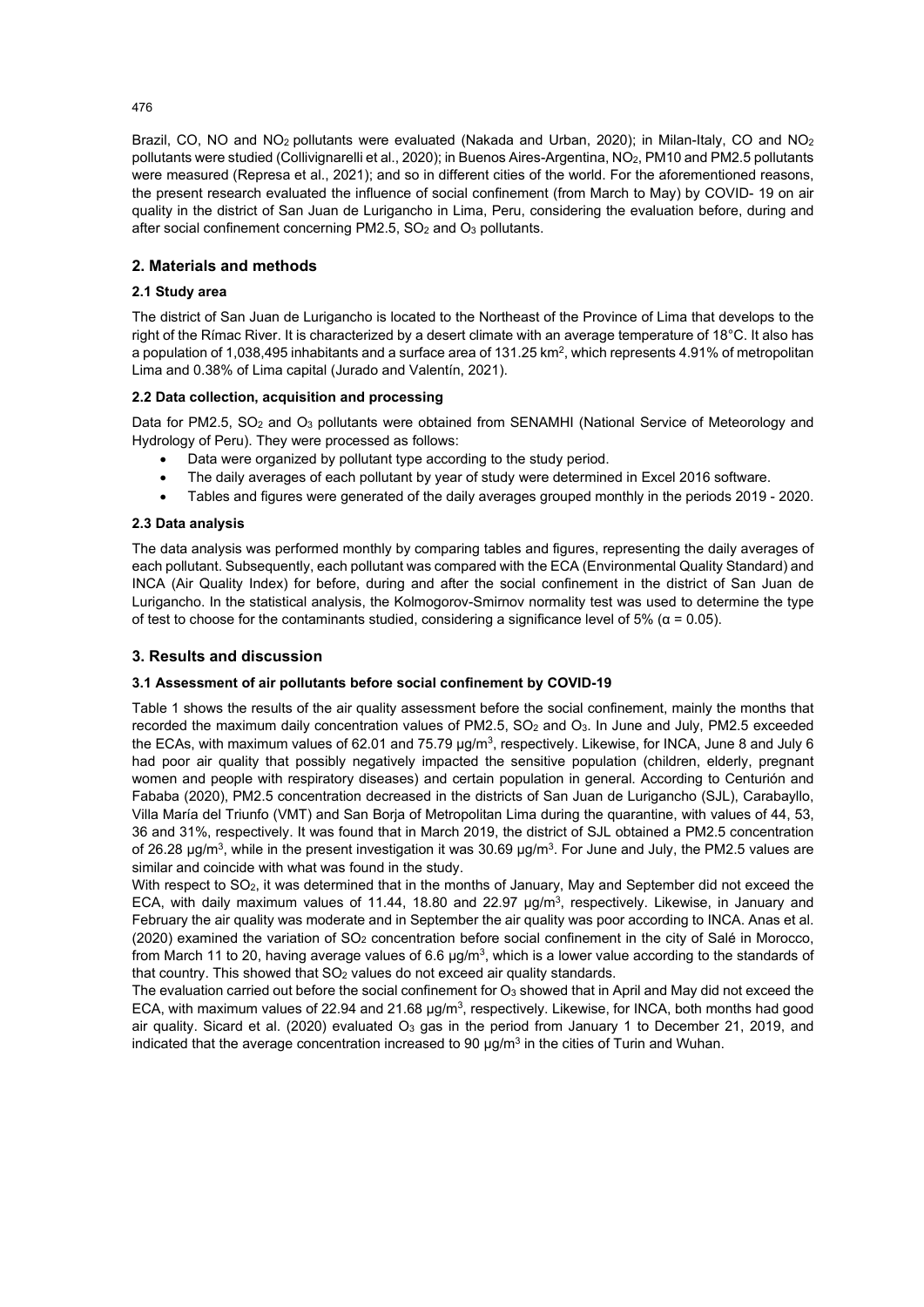|                   |               |     |                                 | 2019         |                                 |                             |                                                 |
|-------------------|---------------|-----|---------------------------------|--------------|---------------------------------|-----------------------------|-------------------------------------------------|
| <b>Pollutant</b>  | <b>Month</b>  | Day | <b>Maximum</b><br>$(\mu g/m^3)$ | Day          | <b>Minimum</b><br>$(\mu g/m^3)$ | <b>ECA</b><br>$(\mu g/m^3)$ | <b>INCA</b><br>$(\mu g/m^3)$                    |
| PM <sub>2.5</sub> | June          | 8   | 62.01                           | 30           | 14.34                           | < 50                        | $12.6 - 25$<br>(Moderate)                       |
|                   | July          | 6   | 75.79                           | 29           | 16.20                           |                             | $25.1 - 125$<br>(Poor)                          |
| SO <sub>2</sub>   | January       | 30  | 11.44                           | 13           | 2.99                            |                             | $0 - 10$<br>(Good)                              |
|                   | May           | 6   | 18.80                           | 8            | 6.79                            | < 250                       | $11 - 20$<br>(Moderate)<br>$21 - 500$<br>(Poor) |
|                   | Septembe<br>r | 29  | 22.97                           | 18           | 11.48                           |                             |                                                 |
| O <sub>3</sub>    | April         | 11  | 22.94                           | $\mathbf{1}$ | 2.17                            | < 100                       | $0 - 60$<br>(Good)                              |
|                   | May           | 19  | 21.68                           | 6            | 6.61                            |                             |                                                 |

*Table 1: Variation of PM2.5, SO2 and O3 concentrations (µg/m3) before social confinement*

#### **3.2 Assessment of air pollutants during social confinement by COVID-19**

Table 2 shows the results of the air quality assessment during the social confinement (from March to May). The pollutant PM2.5 showed acceptable values for the ECA in March, April and May, with maximum values of 14.09, 17.21 and 30.89 µg/m<sup>3</sup>, respectively. Likewise, for INCA, March and April had moderate air quality, and May had poor air quality. These values compared to 2019, are significantly reduced and do not exceed the ECA, as shown in Table 1. According to Abdullah et al. (2020), they determined that there was reduction in PM2.5 levels in Malaysia during the period between March 18 to April 14, 2020. Before immobilization, PM2.5 was between 42.5 and 69.2  $\mu$ g/m<sup>3</sup>, and during quarantine it reached maximum values of 25  $\mu$ g/m<sup>3</sup>, reducing its emission. These results were the product of the MCO (Movement Control Order), the institution in charge of vehicle restriction and social confinement. The MCO generated the suspension of the operation of industries, fewer motor vehicles on the road and the reduction of air pollutants in high pollution zones in Malaysia. In Peru, these measures can also be implemented to comply with the parameters established by INCA and ensure people's health.

The pollutant SO<sub>2</sub> showed acceptable values according to the ECA in March, April and May, with daily maximum values of 19.8, 12.77 and 11.26 μg/m3, respectively. Likewise, for INCA, these months had moderate air quality. In the research of Tobías et al. (2020), they recorded a decrease of SO<sub>2</sub> gas in Barcelona - Spain, with values around 18.4 μg/m<sup>3</sup> during social confinement.

On the other hand, O<sub>3</sub> gas did not exceed the ECA in May, with a maximum value of 17.35  $\mu$ g/m<sup>3</sup>. Likewise, according to INCA, the district of San Juan de Lurigancho has good air quality. Sicard et al. (2020) also evaluated  $O<sub>3</sub>$  gas in the cities of Turin and Wuhan in the period between January 1 to December 21, 2019, obtaining values of 90  $\mu$ g/m<sup>3</sup>, which do not exceed air quality standards.

| <b>Pollutant</b>  | <b>Month</b> | Day | 2019<br>$(\mu g/m^3)$ | Day | 2020<br>$(\mu g/m^3)$ | <b>ECA</b><br>$(\mu g/m^3)$ | <b>INCA</b><br>$(\mu g/m^3)$ |
|-------------------|--------------|-----|-----------------------|-----|-----------------------|-----------------------------|------------------------------|
|                   | March        | 29  | 30.69                 | 31  | 14.09                 |                             | $12.6 - 25$                  |
| PM <sub>2.5</sub> | April        | 30  | 46.2                  | 30  | 17.21                 | < 50                        | (Moderate)                   |
|                   | May          | 30  | 55.8                  | 24  | 30.89                 |                             | $25.1 - 125$<br>(Poor)       |
|                   | March        | 16  | 8.65                  | 13  | 19.08                 |                             | $11 - 20$                    |
| SO <sub>2</sub>   | April        | 16  | 20.92                 | 29  | 12.77                 | < 250                       | (Moderate)                   |
|                   | May          | 6   | 18.8                  | 4   | 11.26                 |                             | $21 - 500$<br>(Mala)         |
| O <sub>3</sub>    | May          | 30  | 14.15                 | 27  | 17.35                 | < 100                       | $0 - 60$                     |
|                   |              |     |                       |     |                       |                             | Good)                        |

*Table 2: Variation of PM2.5, SO2 and O3 concentrations (µg/m3) during social confinement*

\*O3 had no data in March and April due to the maintenance of the SJL station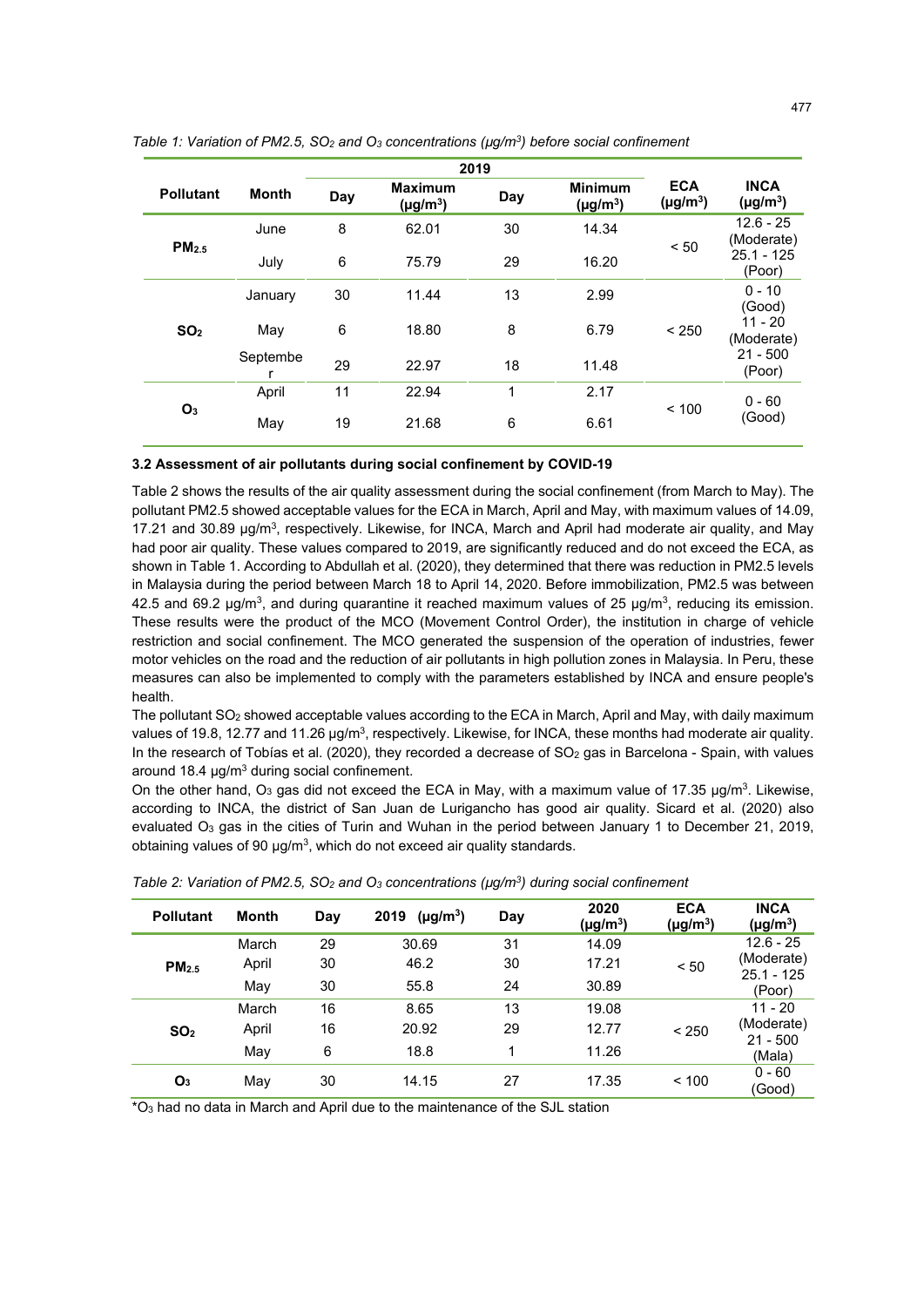# **3.3 Assessment of air pollutants after social confinement by COVID-19**

Table 3 shows the results of the air quality assessment after social confinement. The PM2.5 showed acceptable values for the ECA in June (34.44  $\mu g/m^3$ ) and higher values in July (53.44  $\mu g/m^3$ ). Likewise, in June and July the air quality was considered poor according to INCA. This is due to the fact that from the end of May to July, concentrations of this pollutant increased due to the relaxation of social confinement measures and the reactivation of economic activities at the national level by 50%. Gaurav et al. (2021) mention that India (Central India, Coastal India and Indo-Gangetic Plain (IGP)) showed the highest reduction in PM2.5 concentration in the months of June and July (42.12 and  $31.88 \mu g/m^3$ ) during 2020.

O3 showed acceptable values for ECA air quality in June (31.78  $\mu$ g/m<sup>3</sup>) and September (19.13  $\mu$ g/m<sup>3</sup>). Likewise, for INCA, these months have good air quality, with the high O<sub>3</sub> value in June. Tobias (2020) also evaluated O<sub>3</sub> gas in the city of Barcelona, registering high average values in the periods from May to August (56 - 73 µg/m<sup>3</sup>).  $O_3$  exhibited a significant increase that could be due to the decrease in NO<sub>X</sub> emissions coming from transport activities, being one of the main causes (Silva et al., 2018).

|                  |              |     | 2020                            |     |                                 |                             |                                           |
|------------------|--------------|-----|---------------------------------|-----|---------------------------------|-----------------------------|-------------------------------------------|
| <b>Pollutant</b> | <b>Month</b> | Day | <b>Maximum</b><br>$(\mu g/m^3)$ | Day | <b>Minimum</b><br>$(\mu g/m^3)$ | <b>ECA</b><br>$(\mu g/m^3)$ | <b>INCA</b><br>$(\mu g/m^3)$              |
| <b>PM2.5</b>     | June         | 26  | 34.44                           | 7   | 3.74                            | < 50                        | $12.6 - 25$<br>(Moderate)<br>$25.1 - 125$ |
|                  | July         | 14  | 53.44                           | 11  | 17.17                           |                             | (Poor)                                    |
|                  | June         | 21  | 31.78                           | 2   | 8.37                            |                             |                                           |
| O <sub>3</sub>   | September    | 19  | 19.13                           | 1   | 3.92                            | < 100                       | $0 - 60$<br>(Good)                        |

# *Table 3: Variation of PM2.5, SO2 and O3 concentrations (µg/m3) after social confinement*

\*SO2 does not have sufficient data for the analysis due to the maintenance of the SJL station

#### **3.4 Statistical analysis**

Table 4 shows the results of the Kolmogorov-Smirnov normality test for each contaminant.

|  |  | Table 4: Kolmogórov-Smirnov normality test |  |  |
|--|--|--------------------------------------------|--|--|
|--|--|--------------------------------------------|--|--|

| <b>Pollutants</b> | Influence of social<br>confinement by COVID-19 | <b>Significance</b> |
|-------------------|------------------------------------------------|---------------------|
|                   | <b>Before</b>                                  | 0.200               |
| <b>PM2.5</b>      | During                                         | 0.200               |
|                   | After                                          | 0.200               |
| SO <sub>2</sub>   | <b>Before</b>                                  | 0.200               |
|                   | During                                         | 0.000               |
|                   | <b>Before</b>                                  | 0.175               |
| O3                | During                                         | 0.047               |
|                   | After                                          | 0.035               |

From Table 4 it is observed that PM2.5 has a significance level greater than 0.05 and follows a normal distribution, therefore the ANOVA parametric test was used. The rest of the pollutants such as SO2 and O3 do not have a normal distribution, therefore the non-parametric U-Mann Whitney test was used.

Table 5 shows the hypothesis test applied to each pollutant to determine if social confinement by COVID-19 significantly influences the improvement of air quality in the District of San Juan de Lurigancho.

478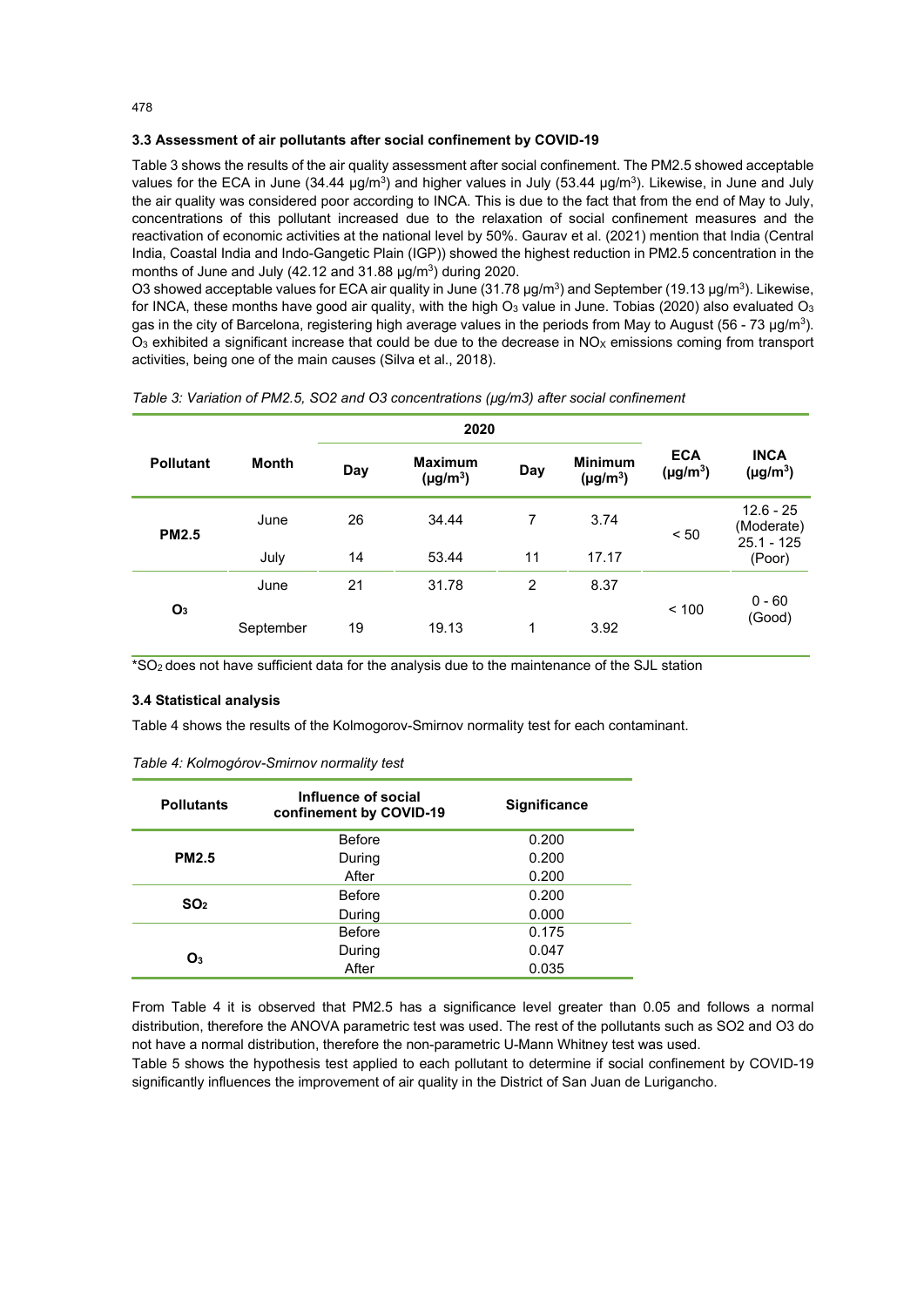| <b>PM2.5</b>    | 0.000 | Reject the null hypothesis |
|-----------------|-------|----------------------------|
| SO <sub>2</sub> | 0.000 | Reject the null hypothesis |
| O3              | 0.000 | Reject the null hypothesis |

Table 5 showed statistically significant values (<0.05) for PM2.5,  $SO_2$  and  $O_3$  pollutants, indicating the rejection of the null hypothesis and accepting the researcher's hypothesis, which indicates that social confinement by COVID-19 significantly influences the improvement of air quality in the District of San Juan de Lurigancho.

# **4. Conclusions**

Social confinement by COVID-19 improved air quality in the district of San Juan de Lurigancho (SJL), demonstrating that urban control measures should be taken to reduce the concentration of air pollutants. The pollutant that obtained the greatest reduction was PM2.5, reaching values of 14.09, 17.21 and 30.89  $\mu$ g/m<sup>3</sup> in the months of March, April and May 2020, respectively. While, in 2019 (before social confinement), the values were 30.69, 46.20 and 55.80  $\mu$ g/m<sup>3</sup> in the months of March, April and May, respectively. SO<sub>2</sub> gas had a significant reduction with average minimum values of 11.26  $\mu$ g/m<sup>3</sup>, and O<sub>3</sub> gas increased to the value of 17.35 µg/m3. After the quarantine, in the months of June through December 2020, a progressive increase in the concentration of pollutants was seen as industrial activities and vehicular transport were reestablished. Statistical analysis showed significant values (<0.05) for PM2.5, SO<sub>2</sub> and O<sub>3</sub> pollutants, indicating that social confinement by COVID-19 significantly influenced the improvement of air quality.

## **Acknowledgments**

The authors would like to thank SENAMHI for their support in the development of the research, and "Investiga UCV" of the Universidad César Vallejo for their financial support for the publication of this research.

#### **References**

- Abdullah S., Abu Mansor A., Mohd Napi N. N. L., Wan Mansor W. N., Najah Ahmed A., Marzuki I., 2020, Air quality status during 2020 Malaysia Movement Control Order (MCO) due to 2019 novel coronavirus (2019-nCoV) pandemic. Science of the Total Environment, 729, 139-222.
- Anas O., Abdelfettah B., Mounia T., Moussa B., El Mahjoub C., Mohammed B., 2020, Impact of Covid-19 lockdown on PM10, SO2 and NO2 concentrations in Salé City (Morocco). Science of the Total Environment, 735, 139-541.
- Barbulescu A., Nazzal Y., Bou Orm N., Howari F., Sharma M., Badawi A. E., 2021, Study of Atmospheric Pollution and Health Risk Assessment: A Case Study for the Sharjah and Ajman Emirates (UAE). Atmosphere, 12, 1-17.
- Bayulken B., Huisingh D. y Fisher P., 2021, How are nature based solutions helping in the greening of cities in the context of crises such as climate change and pandemics? A comprehensive review. Journal of Cleaner Production, 288, 125-569.
- Centurión, J y Fababa, E., 2020, Análisis de la concentración de material particulado 2.5 y gases de efecto invernadero de Lima Metropolitana antes y durante de la cuarentena por SAR´S COV-2, Tesis, Universidad Peruana de la Unión, Lima, Perú.
- Cerrato M., Miró C. y Pinilla E., 2021, Effect of covid-19 lockdown on air quality in urban and suburban areas of extremadura, southwest spain: A case study in usually low polluted areas. Revista Internacional de Contaminación Ambiental, 37, 237-247.
- Chu Z., Chen B., Yang J., 2021, Joint prevention and control mechanism for air pollution regulations in China: A policy simulation approach with evolutionary game. Environmental Impact Assessment Review, 91, 106-668.
- Collivignarelli M. C., Abba A., Bertanza G., Pedrazzani R., Ricciardi P., Carnevale Miino M., 2020, Lockdown for CoViD-2019 in Milan: What are the effects on air quality?. Science of the Total Environment, 732, 139-280.
- Coskun, H., Yildirim, N., Gunduz, S. 2021. The spread of COVID-19 virus through population density and wind in Turkey cities. Science of the Total Environment, 751, 141- 663.
- Dong, F., Wang, Y. Zheng,L., Li J.,2020, Can industrial agglomeration promote pollution agglomeration? Evidence from China, Journal of Cleaner Production, 246, 118-960.
- García, A., Cuéllar, I. 2020. Psychological impact of lockdown (confinement) on young children and how to mitigate its effects: Rapid review of the evidence. Anuales de Pediatría, 93, 57-58.